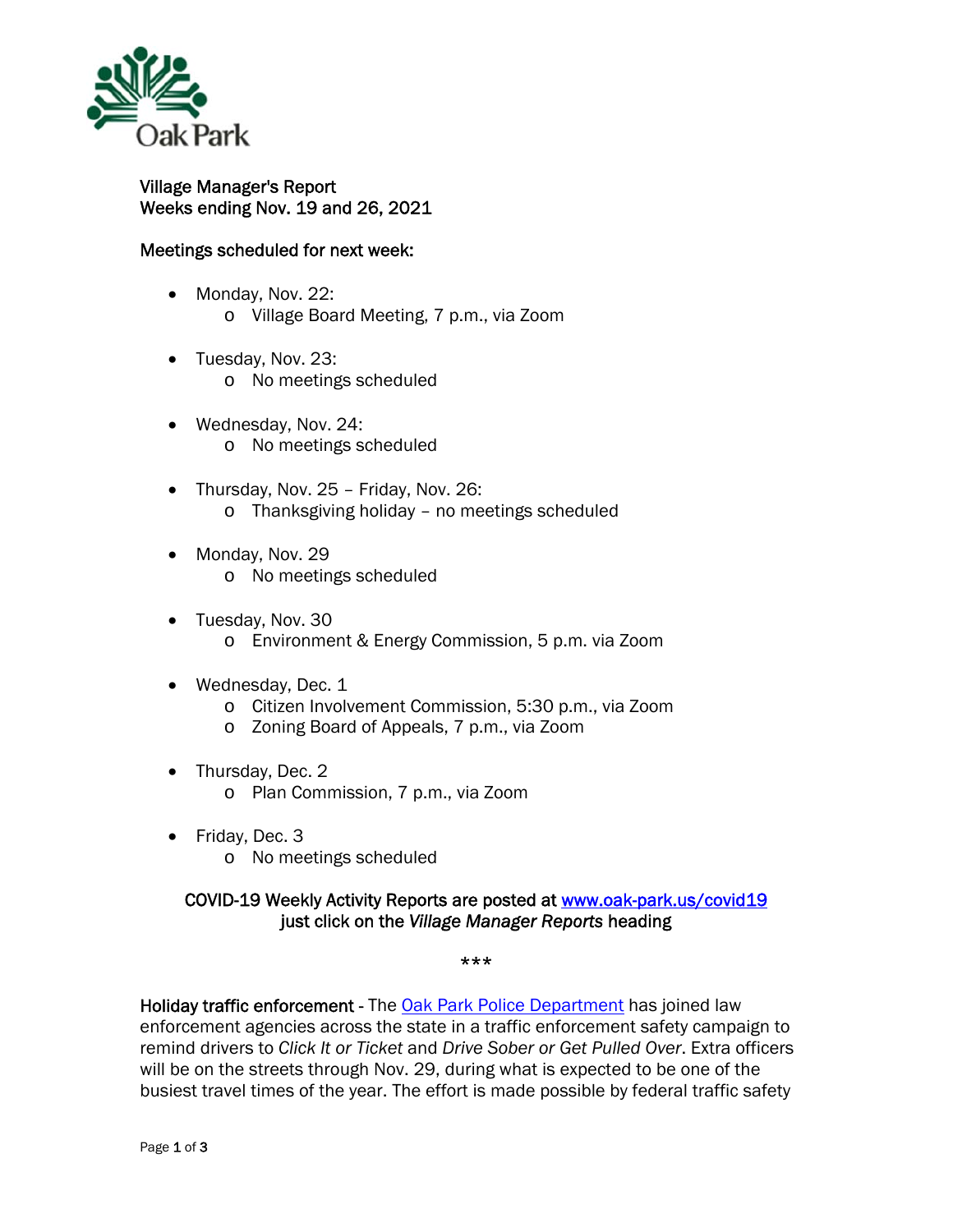funds administered by the Illinois Department of Transportation. More information is posted on the Village website.

Parking restrictions eased - Overnight on-street parking restrictions will not be enforced on most Oak Park residential streets during the Thanksgiving holiday. Overnight restrictions will be lifted at 2:30 a.m., Wed., Nov. 24 and resume at 2:30 a.m., Mon., Nov. 29. Restrictions will remain in effect in paid overnight permit areas, including on-street zones. Posted daytime restrictions and regulations related to traffic and public safety also remain in effect. More information on parking guidelines and restrictions is posted www.oak-park.us/parking.

Refuse collection impacted – Refuse, recycling and yard waste collection will be delayed by the Thanksgiving holiday. Thursday's collections will be delayed until Friday, and Friday's collection delayed until Saturday. The collection schedule is posted on the Village website.

Free weekend parking begins - Shopping local will be easier than ever beginning the Friday after Thanksgiving through Dec. 25 when Saturday parking will be free in public garages and for two hours at pay-by-plate stations and marked meters downtown and in the vicinity of south Oak Park Avenue. Parking in Oak Park is always free on Sundays. The program is intended to thank residents and visitors who shop locally. Retail sales benefit not only local retailers, but the entire Village since 2 percent of every retail sale comes back to municipal coffers to fund vital public services. For many retailers, the holiday season is the most important time of the year. Information on parking in the Village is posted at www.oak-park.us/parking.

Village Hall closures – Village Hall will be closed Thursday and Friday, Nov. 25 and 26 for the Thanksgiving holiday. Regular business hours are 9 a.m. to 5 p.m., Monday through Friday. Should an incident that doesn't quite rise to the level of a 911 emergency occur when Village Hall is closed, residents are urged to the Police Department non-emergency number 708.386.3800 for assistance. More information on Village Hall is posted online.

Construction updates – The last of the construction activity on Oak Park Avenue was expected to be completed by week, as sod was placed, punch list items addressed and any remaining signs picked up. Work related to moving the fire hydrant to the south side of Lake Street just east of the theater was expected to be completed this week, with striping to follow next week, weather permitting. Roadway resurfacing activities also were expected to wrap up this week on Humphrey, Superior, Adams and Ontario with punch list items and restoration work continuing through the month. Repair of the bridge over I290 at Ridgeland Avenue was expected to wrap up this month as well, with all lanes reopened to traffic and sidewalks on both sides open to pedestrians.

Pete's Madison Street site status – Contractors for the Pete's Fresh Market coming to Madison Street at Euclid Avenue are still awaiting a construction fence permit as this report was compiled. ComEd contractors expect to begin underground work the